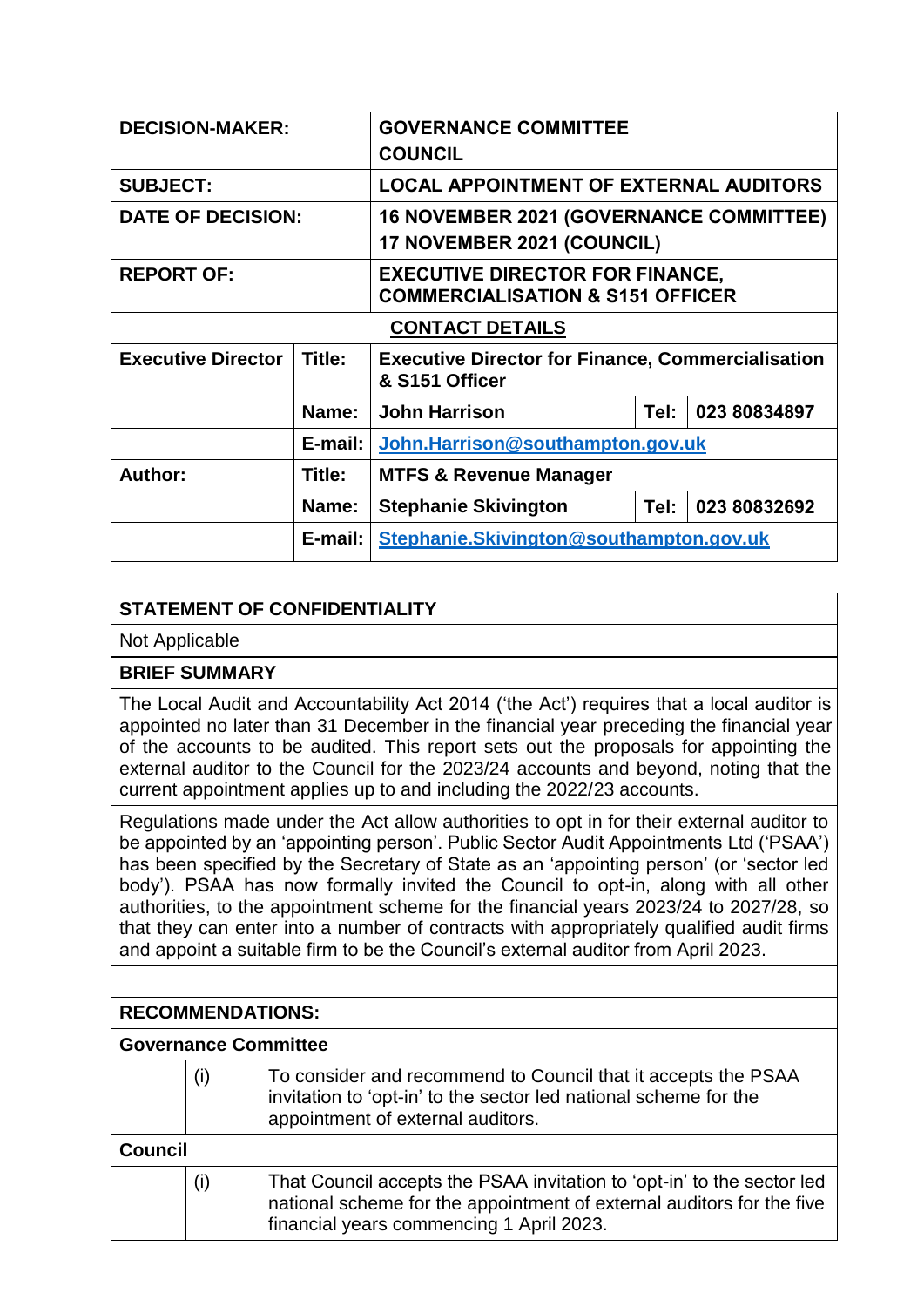|    | <b>REASONS FOR REPORT RECOMMENDATIONS</b>                                                                                                                                                                                                                                                                                                                                                                                                                                                                                                                                                                                                                                                                                                                                                                                                                                                                                                                                                                                                                                                                                                                                                                                                                                                                                                                                    |
|----|------------------------------------------------------------------------------------------------------------------------------------------------------------------------------------------------------------------------------------------------------------------------------------------------------------------------------------------------------------------------------------------------------------------------------------------------------------------------------------------------------------------------------------------------------------------------------------------------------------------------------------------------------------------------------------------------------------------------------------------------------------------------------------------------------------------------------------------------------------------------------------------------------------------------------------------------------------------------------------------------------------------------------------------------------------------------------------------------------------------------------------------------------------------------------------------------------------------------------------------------------------------------------------------------------------------------------------------------------------------------------|
| 1. | Whilst the Council has until December 2022 to appoint the external auditors<br>for the 2023/24 accounts, PSAA has formally invited the Council to opt-in to<br>the national scheme. Details relating to PSAA's invitation are provided in<br>Appendices 1 and 2 of this report. If the Council is to take advantage of this<br>national scheme for appointing external auditors then it needs to take the<br>decision to enable it to accept the invitation by early March 2022.                                                                                                                                                                                                                                                                                                                                                                                                                                                                                                                                                                                                                                                                                                                                                                                                                                                                                             |
| 2. | The Local Audit (Appointing Person) Regulations 2015 ('the Regulations')<br>require that a decision to opt-in must be made by a meeting of the Council<br>(meeting as a whole). The Council then needs to formally respond to PSAA's<br>invitation in the form specified by PSAA.                                                                                                                                                                                                                                                                                                                                                                                                                                                                                                                                                                                                                                                                                                                                                                                                                                                                                                                                                                                                                                                                                            |
| 3. | PSAA will commence the formal procurement process in February 2022. It<br>expects to award contracts in August 2022 and consult with authorities on the<br>appointment of auditors during late summer/autumn 2022 so that it can make<br>an appointment by the statutory deadline of December 2022.                                                                                                                                                                                                                                                                                                                                                                                                                                                                                                                                                                                                                                                                                                                                                                                                                                                                                                                                                                                                                                                                          |
| 4. | It is considered that the national scheme conducted by PSAA will produce<br>better outcomes and will be less burdensome for the Council than any<br>procurement undertaken locally. More specifically:<br>a) Collective procurement reduces costs for the sector and for individual<br>authorities compared to a multiplicity of smaller local procurements;<br>b) Any auditor conflicts or independence issues at individual authorities would<br>be managed by PSAA who would have a number of contracted firms to call<br>upon;<br>c) Without the national appointment, the Council would need to establish a<br>separate independent auditor panel, which could be difficult, costly and time-<br>consuming;<br>d) It provides the best opportunity to secure the appointment of a qualified,<br>registered auditor - there are only nine accredited local audit firms, and a local<br>procurement would be drawing from the same limited supply of auditor<br>resources as PSAA's national procurement;<br>e) PSAA will monitor contract delivery and ensure compliance with contractual,<br>audit quality and independence requirements; and<br>f) Supporting the sector-led body offers the best way of to ensuring there is a<br>continuing and sustainable public audit market into the medium and long term.<br><b>ALTERNATIVE OPTIONS CONSIDERED AND REJECTED</b> |
| 5. | There are three options open to the Council under the Act. In summary, these<br>comprise:<br>a) Setting up an independent auditor panel and undertaking an individual<br>external auditor procurement and appointment exercise;<br>b) Joining with other councils to set up a joint independent auditor panel and<br>undertaking a joint audit procurement and appointing exercise; or<br>c) Opting-in to a national sector led body that will negotiate contracts and make<br>the appointment on behalf of councils.                                                                                                                                                                                                                                                                                                                                                                                                                                                                                                                                                                                                                                                                                                                                                                                                                                                        |
| 6. | If the Council chooses not to opt-in then there would be a need to establish an<br>independent auditor panel. In order to make a stand-alone appointment the<br>auditor panel would need to be set up by the Council itself. The members of<br>the panel must be wholly or a majority of independent members as defined by<br>the Act. Independent members for this purpose are independent appointees,<br>this excludes current and former elected members (or officers) and their close                                                                                                                                                                                                                                                                                                                                                                                                                                                                                                                                                                                                                                                                                                                                                                                                                                                                                    |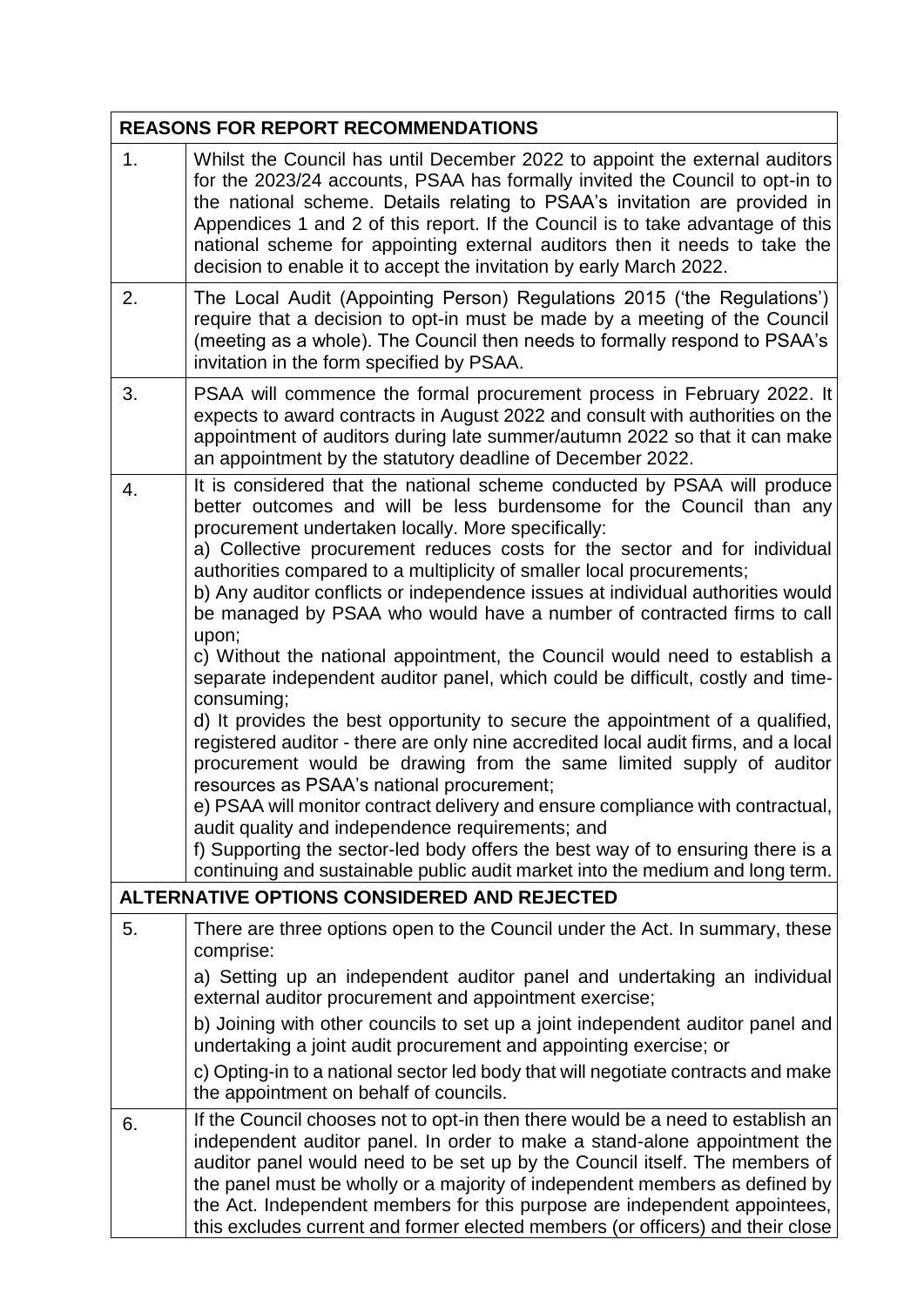|     | families and friends. This means that elected members will not have a majority<br>input to assessing bids and choosing which audit firm to award a contract for                                                                                                                                                                                                                                                                                                                                                                                                                                                                                                                                                                                                                                                                                                                                           |
|-----|-----------------------------------------------------------------------------------------------------------------------------------------------------------------------------------------------------------------------------------------------------------------------------------------------------------------------------------------------------------------------------------------------------------------------------------------------------------------------------------------------------------------------------------------------------------------------------------------------------------------------------------------------------------------------------------------------------------------------------------------------------------------------------------------------------------------------------------------------------------------------------------------------------------|
|     | the Council's external audit.                                                                                                                                                                                                                                                                                                                                                                                                                                                                                                                                                                                                                                                                                                                                                                                                                                                                             |
| 7.  | Alternatively, the Act enables the Council to join with other authorities to<br>establish a joint auditor panel. Again this will need to be constituted of wholly<br>or a majority of independent appointees (members). Further legal advice would<br>be required on the exact constitution of such a panel having regard to the<br>obligations of each Council under the Act and the Council would need to liaise<br>with other local authorities to assess the appetite for such an arrangement.                                                                                                                                                                                                                                                                                                                                                                                                        |
| 8.  | Neither of these options are recommended. Both these options would be more<br>resource-intensive processes to implement and without the bulk buying power<br>of the sector led procurement, would be likely to result in a more costly service.<br>It would also be more difficult to manage quality and independence<br>requirements through a local appointment process.                                                                                                                                                                                                                                                                                                                                                                                                                                                                                                                                |
| 9.  | Only auditors registered to undertake local audits by the Financial Reporting<br>Council are eligible for appointment. It should be noted that currently there are<br>only nine providers on the register, nearly all of whom are firms with a national<br>presence. This means that any local procurement exercise, as described<br>above, would seek tenders from these same firms, subject to the need to<br>manage any local independence issues. Local firms could not be invited to bid.                                                                                                                                                                                                                                                                                                                                                                                                            |
|     | <b>DETAIL (Including consultation carried out)</b>                                                                                                                                                                                                                                                                                                                                                                                                                                                                                                                                                                                                                                                                                                                                                                                                                                                        |
| 10. | The Council's current external auditor is Ernst & Young LLP. This appointment<br>was made in 2017 under the first national opt-in scheme run by PSAA and<br>applies to the accounts for financial years 2018/19 to 2022/23.                                                                                                                                                                                                                                                                                                                                                                                                                                                                                                                                                                                                                                                                               |
| 11. | The Local Audit and Accountability Act 2014 ('the Act') sets out the<br>arrangements for the appointment of local auditors and gives authorities the<br>ability to decide how and by whom their auditors are appointed. Regulations<br>made under the Act allow authorities to 'opt-in' for their auditor to be appointed<br>by an 'appointing person'.                                                                                                                                                                                                                                                                                                                                                                                                                                                                                                                                                   |
| 12. | PSAA is an independent, not-for-profit company limited by guarantee<br>incorporated by the Local Government Association. It was specified as an<br>'appointing person' in 2016 by the Secretary of State under regulation 3 of the<br>Local Audit (Appointing Person) Regulations 2015. Acting in accordance with<br>this role PSAA is responsible for appointing an auditor and setting scales of<br>fees for relevant principal authorities that have chosen to opt into its national<br>scheme. 98% of eligible bodies made the choice to opt-in for the five-year<br>period commencing in April 2018. PSAA costs are around 4% of the scheme<br>with any surplus distributed back to scheme members. PSAA will make auditor<br>appointments for authorities that choose to opt-in to this second national<br>appointment scheme for audits of the accounts for financial years 2023/24 to<br>2027/28. |
| 13. | There are pressures on the local audit market arising from additional work and<br>recruitment and retention challenges. PSAA will seek to encourage market<br>sustainability in its procurement. Firms will be able to bid for a variety of<br>differently sized contracts so that they can match their available resources and<br>risk appetite to the contract for which they bid. They will be required to meet<br>appropriate quality standards and to reflect realistic market prices in their<br>tenders, informed by the scale fees and the supporting information provided<br>about each audit. Where regulatory changes are in train which affect the                                                                                                                                                                                                                                            |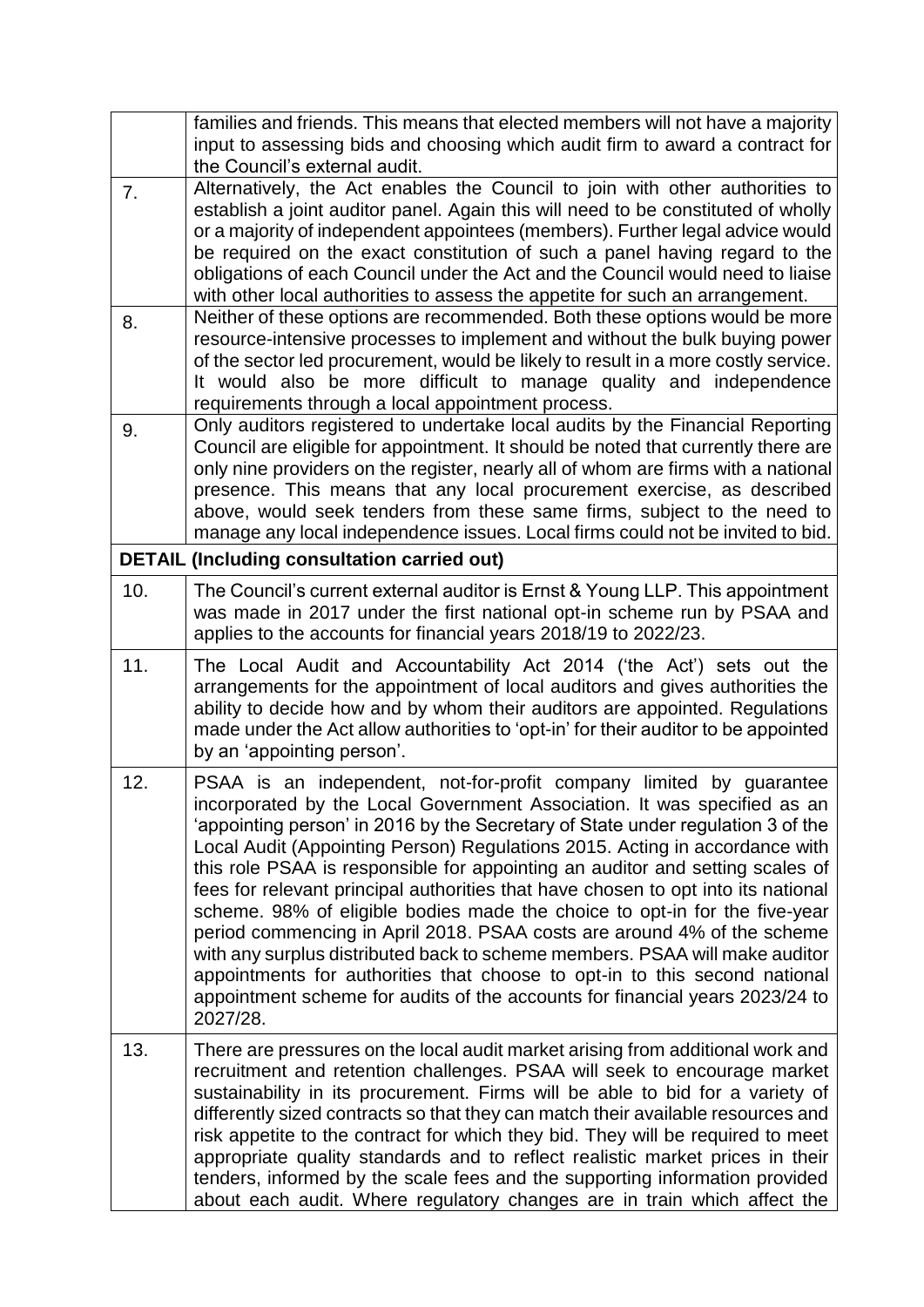|     | amount of audit work suppliers must undertake, firms will be informed as to                                                                                     |
|-----|-----------------------------------------------------------------------------------------------------------------------------------------------------------------|
|     | which developments should be priced into their bids.                                                                                                            |
| 14. | The principal benefits in choosing to opt-in to the national scheme are as<br>follows:                                                                          |
|     | a) PSAA will manage the procurement process to ensure both quality and                                                                                          |
|     | price criteria are satisfied and will consult on individual auditor appointments;                                                                               |
|     | b) PSAA will ensure the appointment of a suitably qualified and registered                                                                                      |
|     | auditor and expects to be able to manage the appointments to allow for formal                                                                                   |
|     | collaboration or joint working initiatives;                                                                                                                     |
|     | c) PSAA will monitor contract delivery and ensure compliance with contractual,                                                                                  |
|     | audit quality and independence requirements;                                                                                                                    |
|     | d) PSAA will consult with authorities on the scale of audit fees and ensure<br>these reflect scale, complexity and audit risk;                                  |
|     | e) It is expected that scheme management costs will be minimised and any                                                                                        |
|     | surpluses returned to scheme members;                                                                                                                           |
|     | e) The overall procurement costs would be lower than an individual smaller                                                                                      |
|     | scale local procurement.                                                                                                                                        |
| 15. | The scope of the audit will still be specified nationally with the National Audit                                                                               |
|     | Office responsible for writing the Code of Audit Practice which all firms                                                                                       |
|     | appointed to carry out the Council's audit must follow. Auditors are regulated                                                                                  |
|     | by the FRC, which will be replaced by a new body with wider powers, the Audit,                                                                                  |
|     | Reporting and Governance Authority (ARGA) during the course of the next                                                                                         |
|     | audit contract. Councils therefore have very limited influence over the nature<br>of the audit services they are procuring, the nature and quality of which are |
|     | determined or overseen by third parties.                                                                                                                        |
|     | <b>RESOURCE IMPLICATIONS</b>                                                                                                                                    |
|     |                                                                                                                                                                 |
|     |                                                                                                                                                                 |
|     | <b>Capital/Revenue</b>                                                                                                                                          |
| 16. | The PSAA scale fee for the 2020/21 audit is £109,891, however EY has                                                                                            |
|     | submitted a proposed rebasing of the scale fee to £178,126 to reflect changes                                                                                   |
|     | in work required to address professional and regulatory requirements and<br>scope associated with risk. There is a risk that current external audit fee levels  |
|     | could increase when the current contracts end. It is clear that the scope of                                                                                    |
|     | audit has increased, requiring more audit work. There are also concerns about                                                                                   |
|     | capacity and sustainability in the local audit market. In 2019 the Ministry of                                                                                  |
|     | Housing, Communities and Local Government (as was) accepted that audit                                                                                          |
|     | fees had become insufficient to reflect the increased challenges in auditing                                                                                    |
|     | local authorities. In response to the Redmond Review the Government                                                                                             |
|     | committed to review and reform regulations to provide the appointing person                                                                                     |
|     | with greater flexibility to ensure the costs to audit firms of additional work are                                                                              |
|     | met and reduce the need for time consuming case-by-base consideration. A<br>consultation on changes to the Local Audit (Appointing Person) Regulations          |
|     | 2015 took place earlier this year. The Government also announced £15 million                                                                                    |
|     | nationally in additional funding in 2021/22 to support affected local bodies to                                                                                 |
|     | meet the anticipated rise in audit fees in 2021/22. The Council's share is not                                                                                  |
|     | yet known or whether the additional funding will be ongoing.                                                                                                    |
| 17. | The proposed fees for the subsequent years cannot be known until the                                                                                            |
|     | procurement process has been completed, as the costs will depend on                                                                                             |
|     | proposals from the audit firms, however opting-in to a national scheme will                                                                                     |
|     | provide maximum opportunity to ensure fees are as low as possible, whilst<br>ensuring the quality of audit is maintained by entering into a large scale         |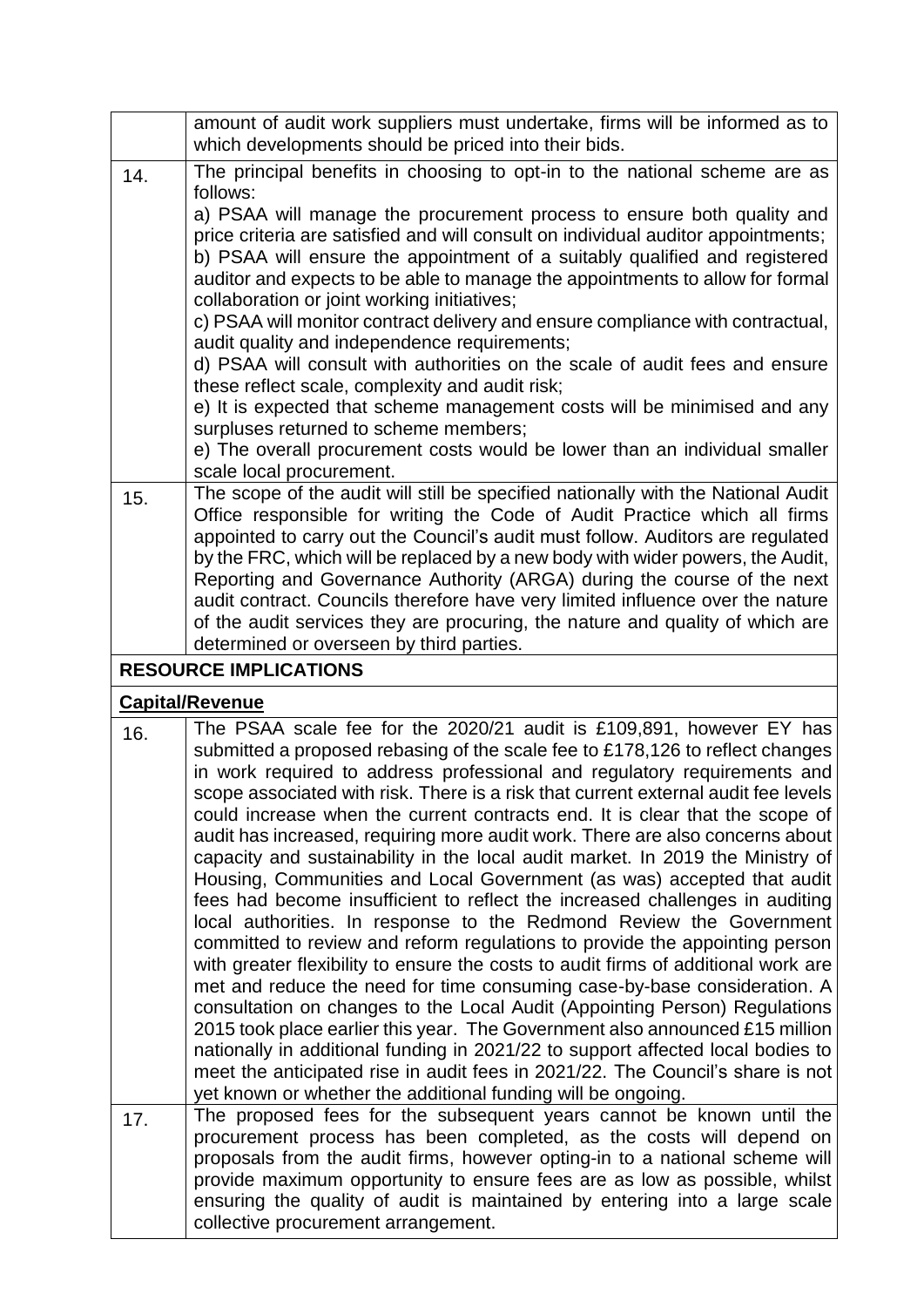| 18. | If the national scheme is not used some additional resource may be needed to<br>establish an auditor panel and conduct a local procurement. Until a<br>procurement exercise is completed it is not possible to state what, if any,<br>additional resource may be required for audit fees for 2023/24.                            |  |  |  |
|-----|----------------------------------------------------------------------------------------------------------------------------------------------------------------------------------------------------------------------------------------------------------------------------------------------------------------------------------|--|--|--|
|     | <b>Property/Other</b>                                                                                                                                                                                                                                                                                                            |  |  |  |
| 19. | None.                                                                                                                                                                                                                                                                                                                            |  |  |  |
|     |                                                                                                                                                                                                                                                                                                                                  |  |  |  |
|     | <b>LEGAL IMPLICATIONS</b>                                                                                                                                                                                                                                                                                                        |  |  |  |
|     | Statutory power to undertake proposals in the report:                                                                                                                                                                                                                                                                            |  |  |  |
| 20. | Section 7 of the Act requires a relevant authority to appoint a local auditor to<br>audit its accounts for a financial year not later than 31 December in the<br>preceding year. Section 8 governs the procedure for appointment which is<br>reserved to full Council.                                                           |  |  |  |
| 21. | Section 12 of the Act makes provision for the failure to appoint a local auditor:<br>the authority must immediately inform the Secretary of State, who may direct<br>the authority to appoint the auditor named in the direction or appoint a local<br>auditor on behalf of the authority.                                       |  |  |  |
| 22. | Section 17 gives the Secretary of State the power to make regulations in<br>relation to an 'appointing person' specified by the Secretary of State. This<br>power has been exercised in the Local Audit (Appointing Person) Regulations<br>2015. In July 2016 the Secretary of State specified PSAA as the appointing<br>person. |  |  |  |
|     | <b>Other Legal Implications:</b>                                                                                                                                                                                                                                                                                                 |  |  |  |
| 23. | None.                                                                                                                                                                                                                                                                                                                            |  |  |  |
|     | <b>RISK MANAGEMENT IMPLICATIONS</b>                                                                                                                                                                                                                                                                                              |  |  |  |
| 24. | The principal risks are that the Council                                                                                                                                                                                                                                                                                         |  |  |  |
|     | a) Fails to appoint an auditor in accordance with the requirements and<br>timing specified in local audit legislation; or<br>b) Does not achieve value for money in the appointing process.                                                                                                                                      |  |  |  |
|     | These risks are considered best mitigated by opting into the sector-led<br>approach through PSAA.                                                                                                                                                                                                                                |  |  |  |
| 25. | There is a risk that through the national procurement exercise PSAA may fail<br>to attract sufficient capacity to enable auditor appointments to every opted-in<br>body or realistic market prices. In this eventuality PSAA has fallback options to<br>extend one or more existing contracts for 2023/24 and also 2024/25.      |  |  |  |
|     | <b>POLICY FRAMEWORK IMPLICATIONS</b>                                                                                                                                                                                                                                                                                             |  |  |  |
| 26. | Not applicable.                                                                                                                                                                                                                                                                                                                  |  |  |  |
|     |                                                                                                                                                                                                                                                                                                                                  |  |  |  |

| <b>KEY DECISION?</b>               | <b>Yes/No</b> |             |  |  |
|------------------------------------|---------------|-------------|--|--|
| <b>WARDS/COMMUNITIES AFFECTED:</b> |               | <b>None</b> |  |  |
|                                    |               |             |  |  |
| SUPPORTING DOCUMENTATION           |               |             |  |  |